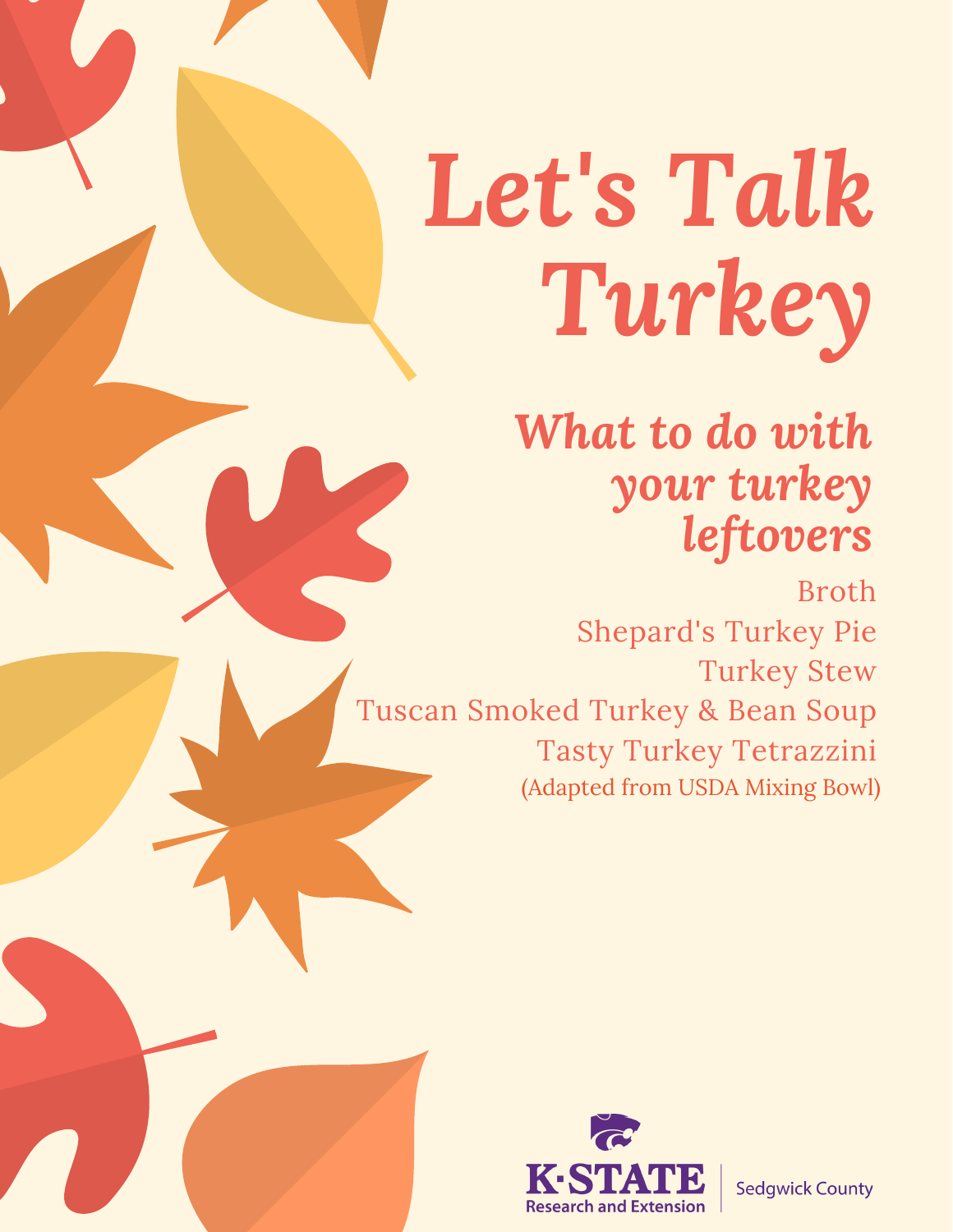# *Turkey Broth*

#### **Ingredients**

- Turkey bones, bits of turkey meat and skin
- Cold water
- Small carrot, sliced
- Onion, sliced
- Garlic clove, peeled
- 2 tsp salt
- 1 bay leaf
- Celery leaves or parsley leaves, optional

#### **Directions**

Place turkey bones, meat and skin in a large stock pot. Cover with cold water. Add remaining ingredients, cover and bring to a boil. Once boiling, reduce heat and simmer for two hours. Strain broth into quart jars or smaller containers. Refrigerate until fat has come to top of container, then remove fat and discard. Store in closed container in refrigerator for 1 or 2 days. Freeze if not used within 2 days.

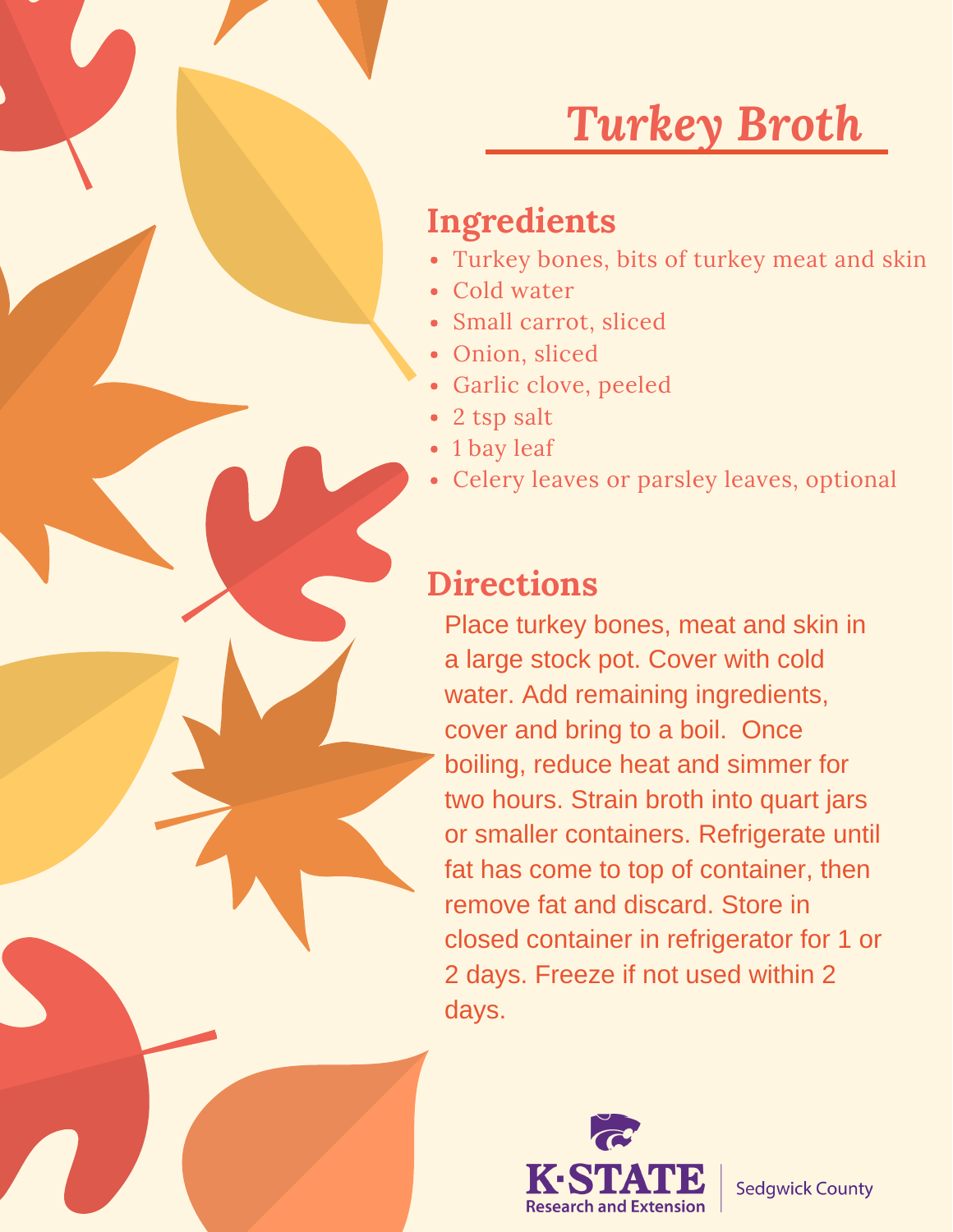# *Shepard's Turkey Pie*

#### **Ingredients**

- 2 onions, sliced
- 1 clove garlic, chopped
- 2 TBSP vegetable oil
- 4 cups turkey breast, chopped
- 1/4 cup whole wheat flour
- 2 cups chicken or turkey broth
- 2 cups low sodium carrots, canned & drained
- 2 cups low sodium tomatoes, canned & drained
- 1/2 tsp rosemary, optional
- 6 potatoes (baked, peeled & mashed)

### **Directions**

In a large saucepan, over medium heat, cook onions and garlic in one tablespoon of oil for 5 minutes. Add turkey. Sprinkle in flour and stir to blend. Add broth, carrots and tomatoes. If using rosemary, add that too. Cook over medium heat until thickened. Oil casserole dish with remaining oil and pour in mixture. Spread potatoes over the top. Bake in oven at 375 degrees for 20 to 30 minutes or until browned. Serves 8.



**Nutrition Information 1 serving**

Calories 447 Total Fat 15 g Saturated Fat 1 g Cholesterol 93 mg Sodium 358 mg Total Carbohydrate 26 g Dietary Fiber 3 g Total sugars 6 g Protein 38 g Calcium 101 mg Iron 5 mg Potassium 1117 mg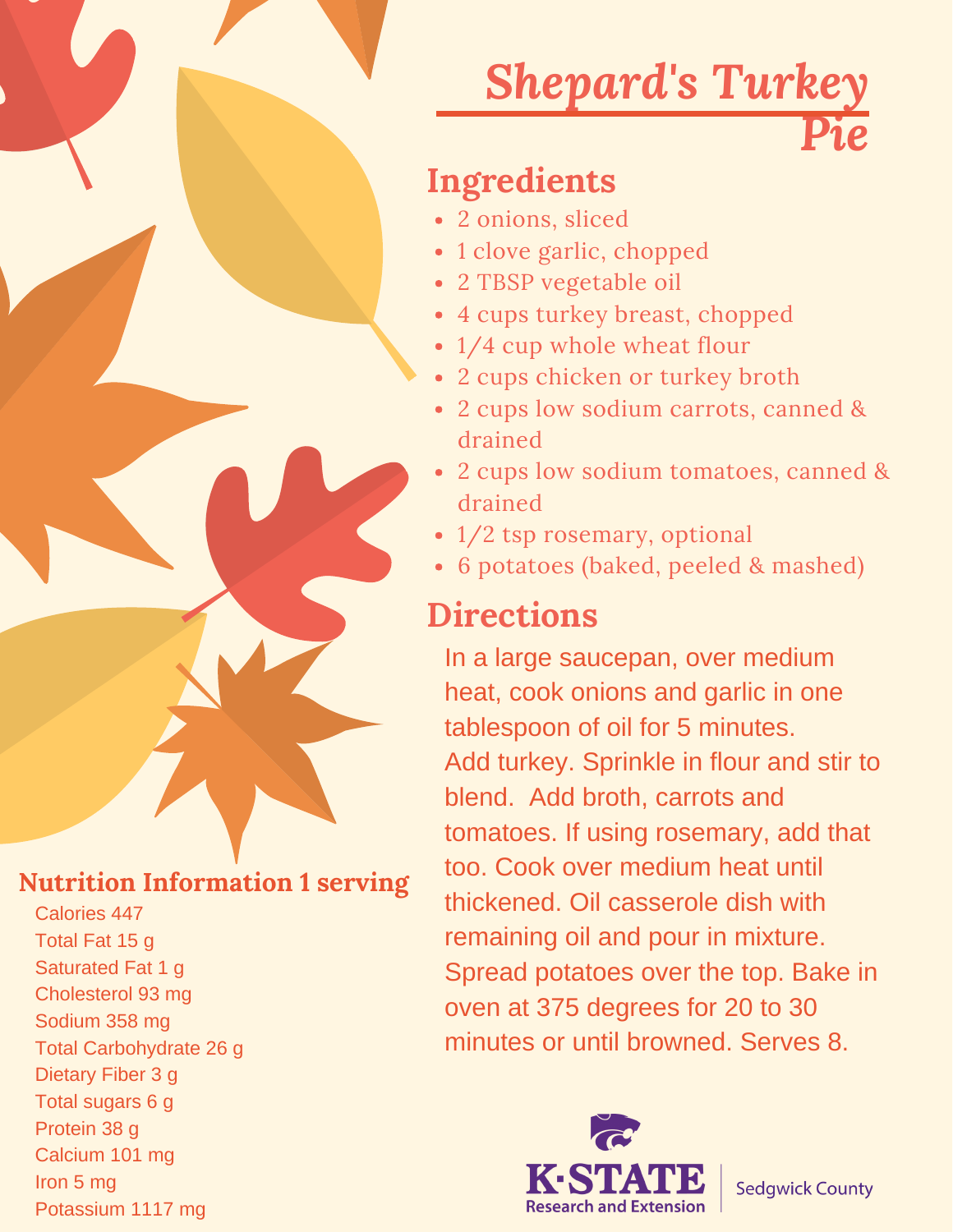# *Turkey Stew*

#### **Ingredients**

- 2 tsp vegetable oil
- 1/2 cup onion, chopped
- 1 garlic clove, finely chopped or  $1/2$  tsp garlic powder
- 4 carrots, chopped
- 2 celery stalks, chopped
- 2 potatoes, chopped
- 1 can tomatoes, diced
- 2 cups water
- 2 cups turkey (cooked & chopped)
- salt & pepper
- Italian seasoning or oregano, basil or thyme (optional to taste)

#### **Directions**

Heat oil in medium saucepan. Add onion, garlic, carrots and celery and stir for 2 minutes. Add potatoes, tomatoes and water to pan. Bring to a boil, lower heat and simmer for 30 minutes or until vegetables are tender. Add turkey and cook another 5 minutes or until heated. Season to taste before serving. Refrigerate leftovers. Serves 4



#### **Nutrition Information 1 serving**

Calories 270 Total Fat 8 g Saturated Fat 2 g Cholesterol 60 mg Sodium 370 mg Total Carbohydrate 28 g Dietary Fiber 5 g Total sugars 7 g Protein 23 g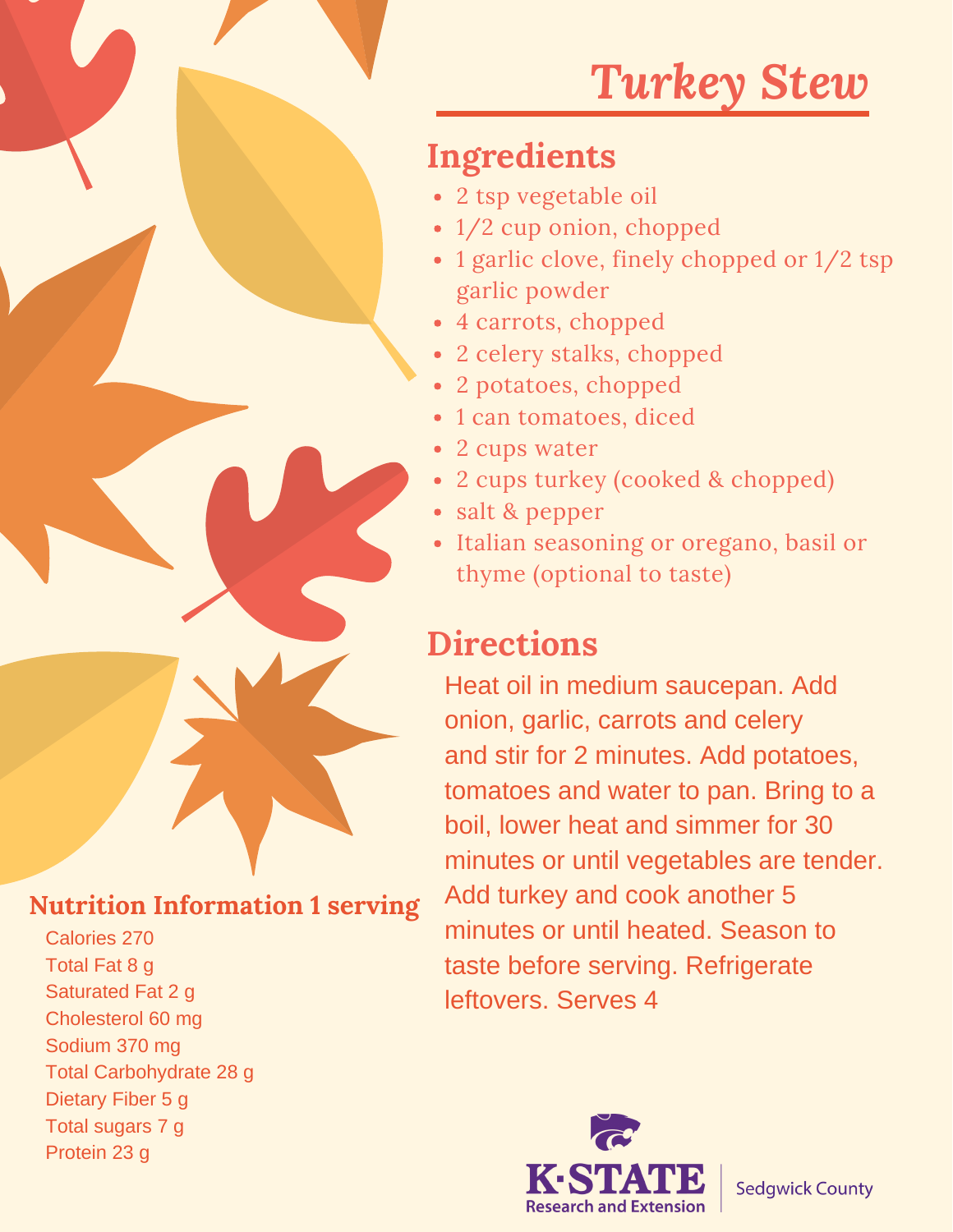## *Tuscan Smoked Turkey and Bean Soup*

#### **Ingredients**

- 1/3 cup onion, diced
- 1/3 cup celery, diced
- 1/3 cup carrots, peeled & diced
- 11/2 cups kale, chopped
- 21/4 tsp canned low sodium tomato paste
- 1 Tbsp garlic, minced
- 4 1/4 cups low sodium chicken stock
- 13/4 cups canned low sodium navy beans, drained & rinsed
- $\cdot$  1/2 tsp salt
- 6 dashes pepper
- 5 oz smoked turkey breast
- 2 tsp fresh thyme
- 2/3 Tbsp fresh basil
- 2/3 Tbsp fresh parsley

#### **Directions**

Place onions, celery, carrots, kale, tomato paste and garlic in a large pot coated with nonstick cooking spray. Cook over medium-high heat. Stir frequently. Cook until vegetables are softened and onions are translucent. Add chicken stock, beans, salt and pepper. Reduce temperature to low, cover and simmer for 20 minutes. Stir occasionally. Add turkey, thyme, basil and parsley, Stir well. Simmer 10 more minutes. Serves 6.



**Sedgwick County** 

#### **Nutrition Information 1 serving**

Calories 270 Total Fat 8 g Saturated Fat 2 g Cholesterol 60 mg Sodium 370 mg Total Carbohydrate 28 g Dietary Fiber 5 g Total sugars 7 g Protein 23 g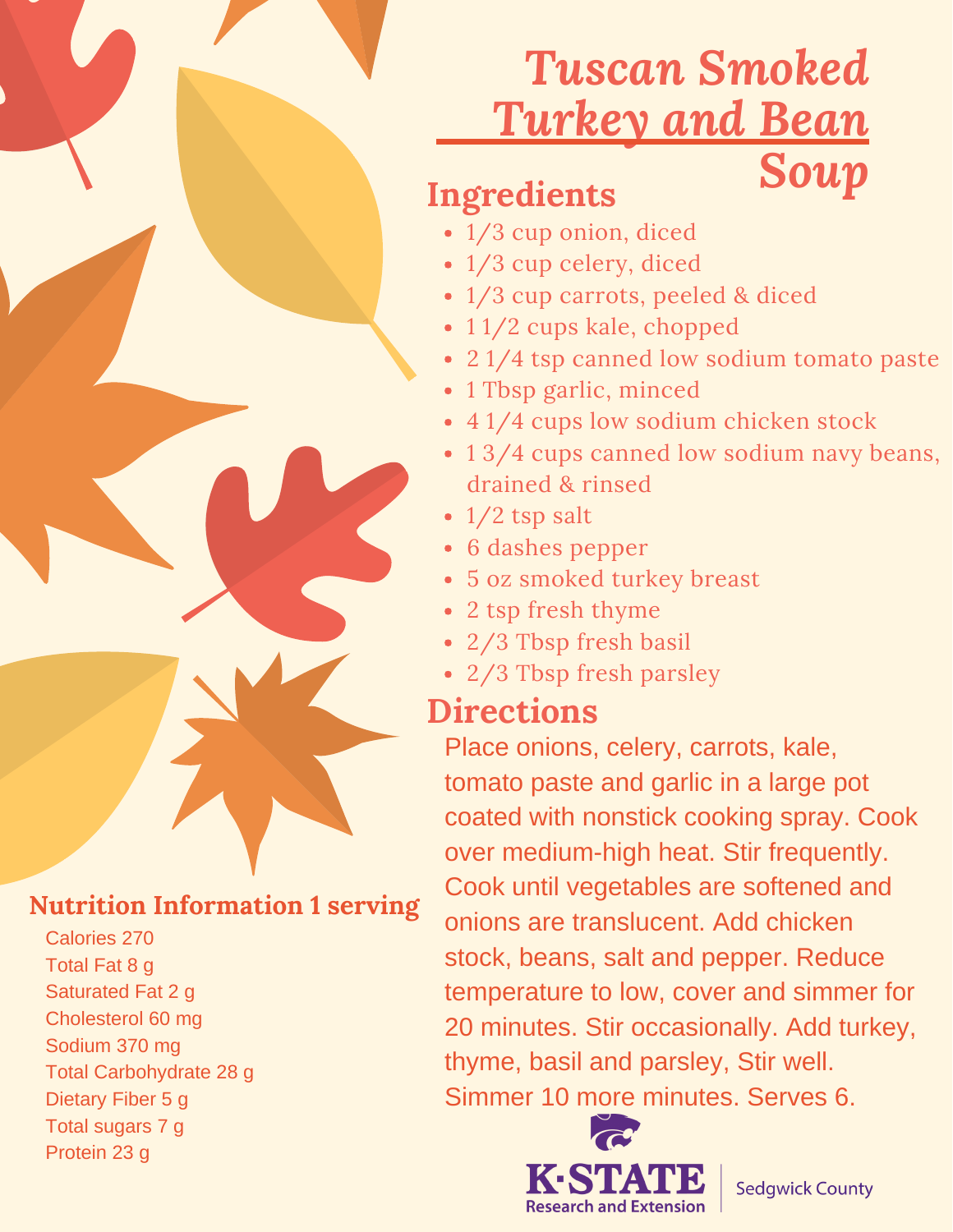# *Tasty Turkey Tetrazzini*

#### **Ingredients**

- 8 oz whole wheat fettuccine, spaghetti, macaroni or other noodles
- 4 Tbsp light butter, unsalted
- 2 cups mushrooms, sliced
- 1 tsp dried thyme
- 1/2 cup flour
- 2 cups reduced-sodium chicken broth
- 11/2 cups skim milk
- 4 cups chopped cooked turkey
- 1 cup frozen peas
- 2 Tbsp grated Parmesan

#### **Directions**

Preheat oven to 400 degrees. Lightly grease 9 x 9 baking dish. Cook past in a large pot of boiling water until tender. Check cooking time for pasta and remove approximately 2 minutes early. While pasta is cooking, melt butter in a saucepan over medium heat. Add mushrooms and thyme. Stir and cook until mushrooms are softened. Stir in flour until well blended. Start with 1/3 cup add more if needed. While whisking, slowly add chicken broth and milk. Bring to a boil, reduce heat and simmer until thickened. Add turkey, toasted almonds, frozen peas and cooked pasta. Gently mix and pour into baking dish. Sprinkle with Parmesan cheese and bake until bubbly and golden brown, 25-35 minutes. Let cool 15 minutes before serving. Serves 8.



**Sedgwick County** 

#### **Nutrition Information 1 serving** Calories 270

Total Fat 8 g Saturated Fat 2 g Cholesterol 60 mg Sodium 370 mg Total Carbohydrate 28 g Dietary Fiber 5 g Total sugars 7 g Protein 23 g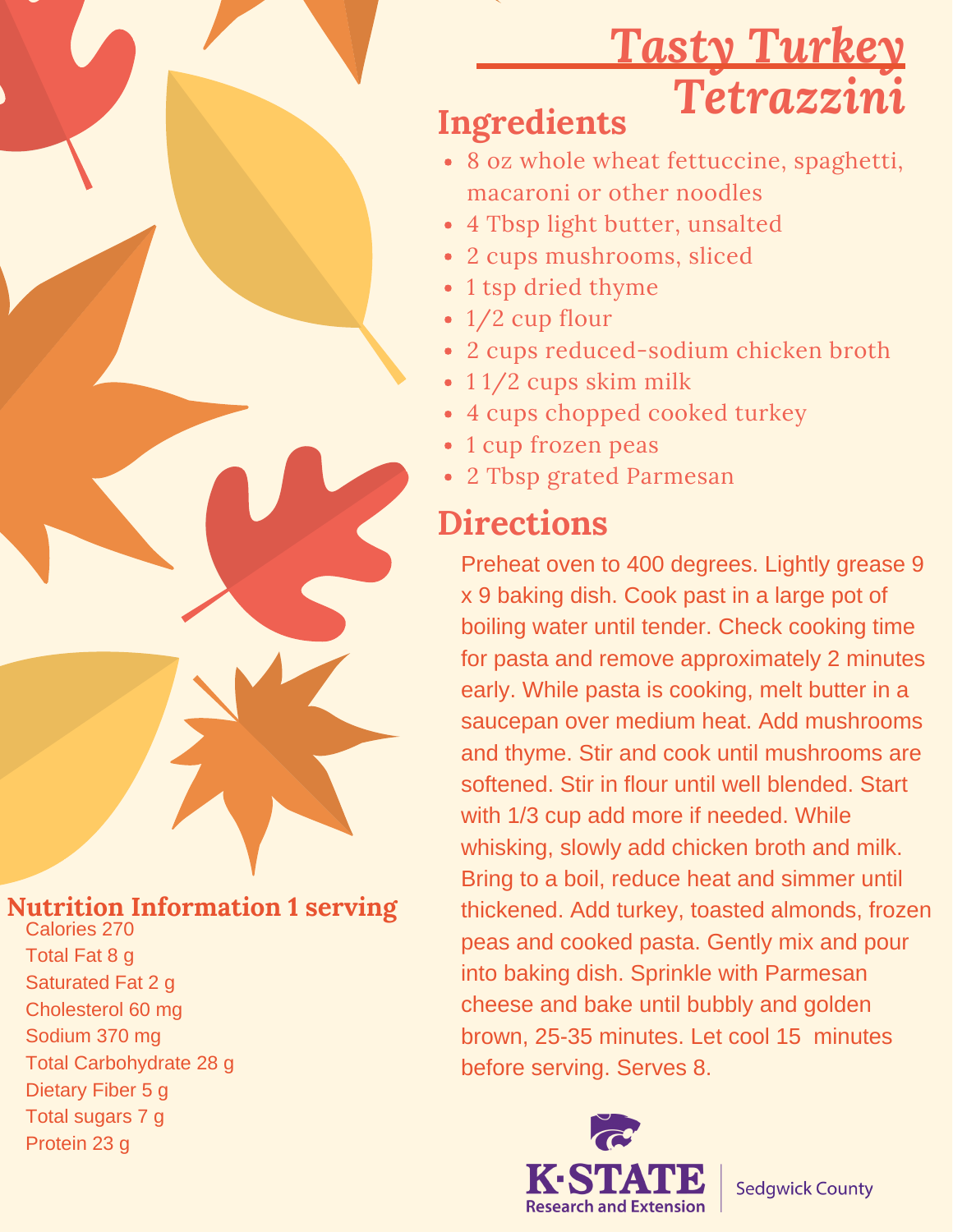# *Turkey Pinwheel Appetizers*

#### **Ingredients**

- 8 oz cream cheese, low fat (garlic and herb opt)
- 6 flour tortillas, 8 inch
- 6 slices turkey, low sodium, 6 oz
- 3 Roma tomatoes, medium chopped
- 3 cups fresh baby spinach leaves

#### **Directions**

Place tortillas on microwaveable plate or papertowel; microwave uncovered on HIGH 10 - 15 seconds to soften. Spread about 2 tablespoons cream cheese over each tortilla. Top with a slice of turkey, chopped tomatoes and spinach. Roll up lightly; then wrap in plastic wrap. Refrigerate 2 -3 hours to blend flavors. Cut each roll into eight 1 inch slices. Arrange with cut side down on serving plate. 16 servings



#### **Nutrition Information 1 serving**

Calories 100 Total Fat 4 g Saturated Fat 2 g Cholesterol 15 mg Sodium 340 mg Total Carbohydrate 13 g Dietary Fiber 1 g Total sugars 3 g Protein 4 g